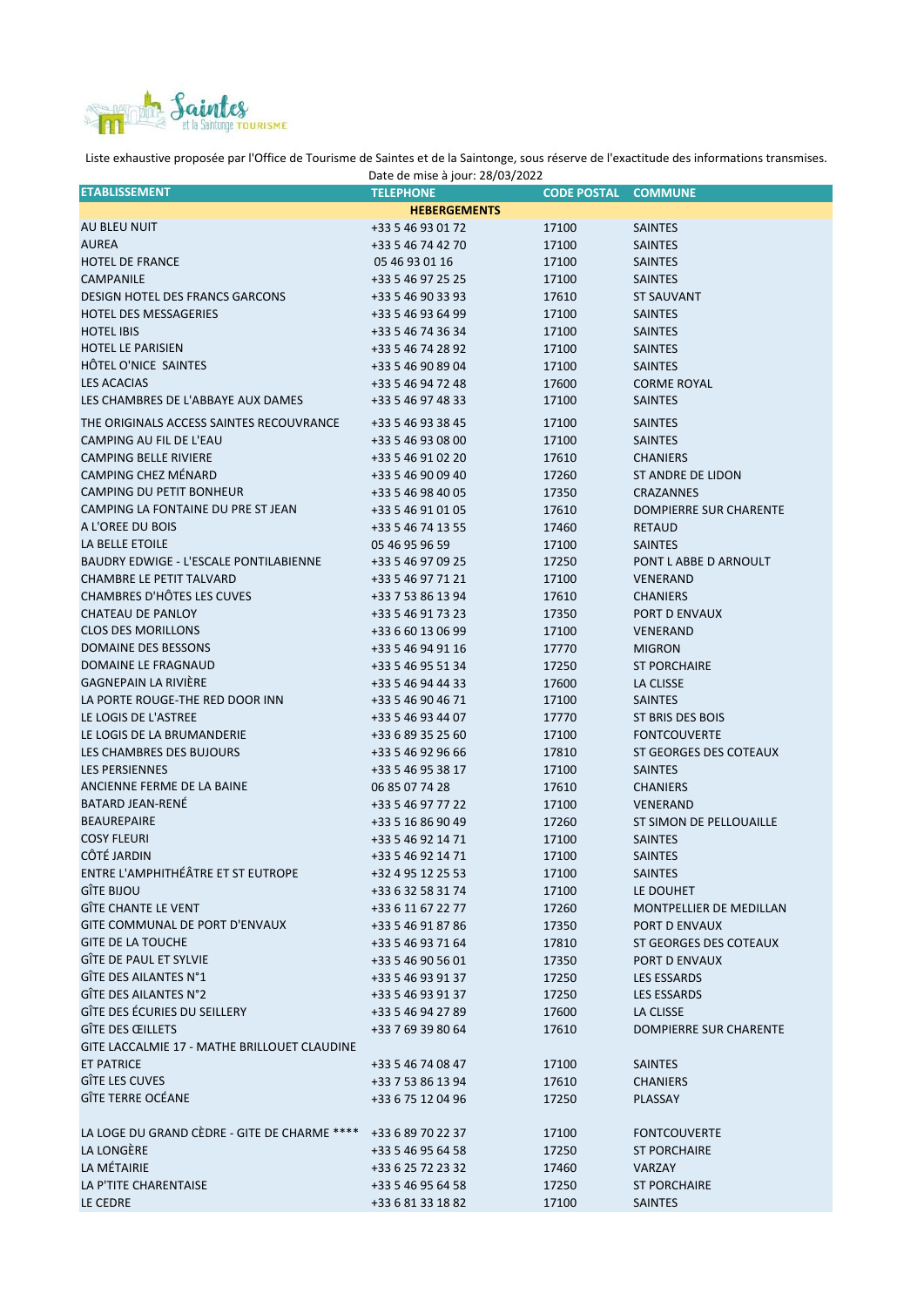| LE CHANT DU COQ                     | +33 6 09 27 01 69 | 17100 | LE DOUHET                     |
|-------------------------------------|-------------------|-------|-------------------------------|
| LE CLOS DE TESSON - GÎTE DE CHARME  | +33 6 20 04 56 13 | 17460 | <b>TESSON</b>                 |
| LE LOGIS DE LA BRUMANDERIE          | +33 6 89 35 25 60 | 17100 | <b>FONTCOUVERTE</b>           |
| LES VOLETS BLEUS                    | +33 5 17 28 50 87 | 17810 | ST GEORGES DES COTEAUX        |
| <b>LOGIS ST EUTROPE</b>             | +33 5 46 93 60 92 | 17100 | <b>SAINTES</b>                |
| SCHNEIDER FRÉDÉRIC                  | +33 6 40 64 91 37 | 17100 | <b>SAINTES</b>                |
| TOURNADE GUY ET MONIQUE             | +33 6 58 07 97 34 | 17610 | <b>CHANIERS</b>               |
| <b>VAGUE BLEUE</b>                  | +33 5 46 92 14 71 | 17100 | <b>SAINTES</b>                |
| VILLAGE VACANCES LES BORGÈRES       | +33 5 46 91 55 45 | 17770 | <b>ST CESAIRE</b>             |
| <b>GITE LULUDIDINE</b>              |                   | 17460 | VARZAY                        |
| <b>AUBERGE DE JEUNESSE</b>          | +33 5 46 92 14 92 | 17100 | <b>SAINTES</b>                |
| <b>HOTEL DE FRANCE</b>              | +33 5 46 93 01 16 | 17100 | <b>SAINTES</b>                |
| <b>HOTEL KYRIAD</b>                 | +33 5 46 97 20 40 | 17100 | <b>SAINTES</b>                |
| <b>RELAIS DU BOIS ST-GEORGES</b>    | +33 5 46 93 50 99 | 17100 | <b>SAINTES</b>                |
| <b>SAVEURS DE L'ABBAYE</b>          | +33 5 46 94 17 91 | 17100 | <b>SAINTES</b>                |
| <b>CAMPING MUNICIPAL</b>            | +33 5 46 91 55 45 | 17770 | <b>ST CESAIRE</b>             |
| <b>CHATEAU DE CRAZANNES</b>         | +33 5 46 90 15 94 | 17350 | <b>CRAZANNES</b>              |
| <b>LA SERPAUDERIE</b>               | +33 9 78 04 96 89 | 17116 | <b>ST ANDRE DE LIDON</b>      |
| LE PUITS DES BROUSSES               | +33 6 13 80 57 97 | 17122 | <b>CHERAC</b>                 |
| <b>LES ARMATEURS</b>                | +33 6 67 31 48 80 | 17123 | <b>PORT D ENVAUX</b>          |
| <b>GITE DU FORGERON</b>             | +33 6 12 26 10 60 | 17145 | <b>SOULIGNONNES</b>           |
| LA PETITE MIGNONNERIE               | +33 6 62 41 72 02 | 17155 | <b>SAINTES</b>                |
| LE LOFT DE LA MIGNONNERIE           | +33 6 62 41 72 02 | 17159 | LE DOUHET                     |
| <b>MAISONNTTE DES ALLARDS</b>       | 06 84 32 49 36    | 17250 | PONT L ABBE D ARNOULT         |
| <b>MANOIR DU PETIT ECUREUIL</b>     | +33 6 76 86 13 62 | 17164 | <b>PORT D ENVAUX</b>          |
| PIERRE ET BOIS                      | +33 5 46 91 23 93 |       | <b>DOMPIERRE SUR CHARENTE</b> |
| <b>CHAMBRE LA PASTORALE</b>         |                   | 17167 |                               |
| DOMAINE DE LA BARRIERE              | 06 11 26 17 71    | 17250 | <b>BEURLAY</b>                |
|                                     | +33 7 86 93 11 81 | 17138 | <b>ST GEMME</b>               |
| <b>GITE DES ROSES TRÉMIÈRES</b>     | +33 6 12 26 10 60 | 17143 | <b>SOULIGNONNE</b>            |
| <b>GITE DES CARRIERS</b>            | 09 67 39 82 71    | 17350 | <b>CRAZANNES</b>              |
| <b>COLLADO - LAVANDE</b>            | 06 17 27 28 39    | 17120 | <b>MEURSAC</b>                |
| <b>COLLADO - ROSE TREMIERE</b>      | 06 17 27 28 39    | 17120 | <b>MEURSAC</b>                |
| <b>COLLADO - BLEU OCEAN</b>         | 06 17 27 28 39    | 17120 | <b>MEURSAC</b>                |
| <b>GITE DE L'AUBRAY</b>             | 05 46 82 91 46    | 17250 | <b>TRIZAY</b>                 |
|                                     |                   |       |                               |
| <b>CHÂTEAU DE MOUILLEPIED</b>       | +33 6 69 24 86 57 | 17350 | <b>PORT D ENVAUX</b>          |
| <b>COMFORT HOTEL</b>                | +33 5 46 90 08 90 | 17100 | <b>SAINTES</b>                |
| HOTEL DU CENTRE                     | +33 5 46 94 11 95 | 17100 | SAINTES                       |
| HÔTEL DU GRAND CHÊNE                | +33 5 46 91 53 83 | 17770 | ST BRIS DES BOIS              |
| HOTEL F1                            | +33 8 91 70 53 88 | 17100 | <b>SAINTES</b>                |
| HÔTEL KYRIAD DIRECT DE SAINTES      | +33 5 46 97 10 19 | 17100 | <b>SAINTES</b>                |
| LE RELAIS DE CADEUIL                | +33 5 46 22 94 13 | 17250 | ST GEMME                      |
| LE SAINTONGEAIS                     | +33 5 46 98 09 47 | 17460 | <b>BERNEUIL</b>               |
| LES CHALETS DU BOIS D'USSON         | +33 4 73 19 11 11 | 17102 | GEMOZAC                       |
| AU COEUR DE LA SAINTONGE            | +33 5 46 91 25 17 | 17103 | <b>COLOMBIERS</b>             |
| AU POINT DU JOUR                    | +33 5 46 97 79 65 | 17104 | VENERAND                      |
| <b>B&amp;B SAINT SALOINE</b>        | +33 5 16 22 15 88 | 17105 | <b>SAINTES</b>                |
| <b>BEST CHAMBRES D'HÔTES</b>        | +33 6 81 05 04 45 | 17106 | PORT D ENVAUX                 |
| <b>BUREAU MICHELLE</b>              | +33 5 46 90 53 48 | 17107 | <b>CRAVANS</b>                |
| <b>CHAMBRES LA PANTOUFLE</b>        | +33 5 46 95 37 10 | 17108 | CHERAC                        |
| CHÂTEAU SAINTE MARIE                | +33 5 46 90 75 73 | 17110 | DOMPIERRE SUR CHARENTE        |
| DOMAINE DE L'ESPAL                  | +33 6 09 71 71 09 | 17111 | MEURSAC                       |
| GÎTE DU CALME                       | +33 6 41 47 26 94 | 17112 | <b>CHERAC</b>                 |
| <b>GRAHAM MADELEINE ET GEOFFREY</b> | +33 5 46 93 92 09 | 17113 | SAINTES                       |
| LA PERGOLA DU SOURIRE               | +33 5 46 90 46 78 | 17114 | RETAUD                        |
| LA SEIGNEURIE                       | +33 9 63 01 08 53 | 17115 | <b>ROUFFIAC</b>               |
| LA TERRASSE D'ESTEVE                | +33 7 87 27 25 89 | 17117 | ST SAUVANT                    |
| LA TILLAIE                          | +33 6 15 24 71 03 | 17118 | PONT L ABBE D ARNOULT         |
| LE DOMAINE DE BELLEVUE              | +33 6 28 68 47 25 | 17119 | TANZAC                        |
| LE MOULIN FROGEZ                    | +33 5 46 90 12 94 | 17120 | CRAZANNES                     |
| LE PINCEAU SUR L'OREILLE            | +33 5 46 97 02 71 | 17121 | <b>BURIE</b>                  |
| MME CHABANEIX SYLVETTE              | +33 5 46 94 25 97 | 17124 | <b>JAZENNES</b>               |
| NAMASTÉ                             | +33 7 63 44 76 39 | 17125 | <b>LUCHAT</b>                 |
| PAUS' ETHIQUE HOME                  | +33 5 46 90 16 77 | 17126 | SAINTES                       |
| RATAUD ARLETTE                      | +33 9 87 10 82 52 | 17127 | PLASSAY                       |
| TÊTE À L'AIR                        | +33 6 24 92 52 51 | 17128 | <b>MONTILS</b>                |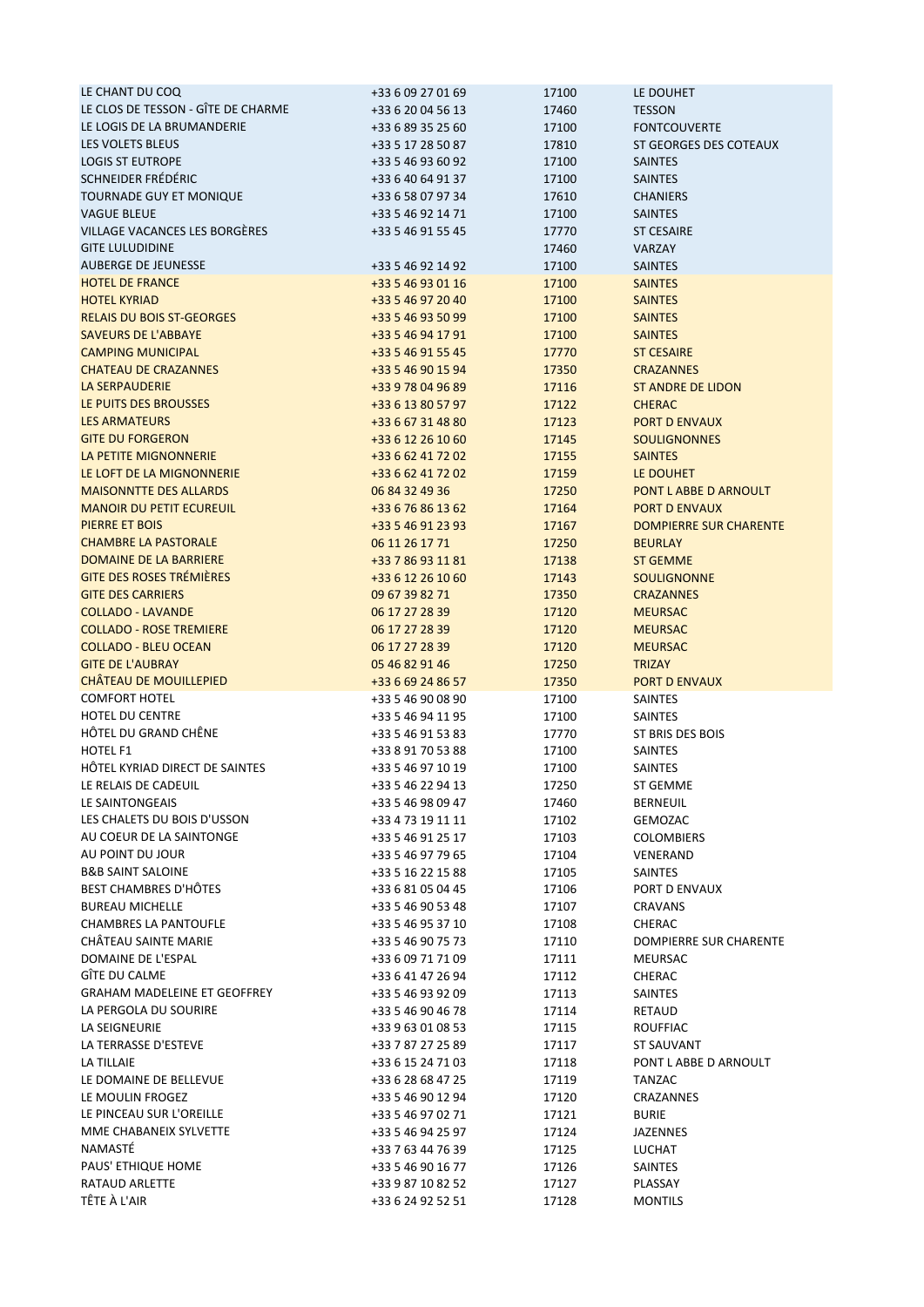| UNE CHAMBRE EN VILLE                                     | +33 6 72 94 97 60                      | 17129          | <b>SAINTES</b>                 |
|----------------------------------------------------------|----------------------------------------|----------------|--------------------------------|
| LA TERRASSE D'ESTEVE                                     | +33 7 87 27 25 89                      | 17130          | <b>ST SAUVANT</b>              |
| ARCHAMBAUD BERNARD                                       | +33 5 46 96 40 12                      | 17131          | <b>MONTILS</b>                 |
| <b>AUGUSTE</b>                                           | +33 6 79 85 44 13                      | 17132          | <b>SAINTES</b>                 |
| AUROUSSEAU DOMINIQUE ET GUY                              | +33 5 46 93 58 40                      | 17133          | <b>MONTPELLIER DE MEDILLAN</b> |
| BERNARD-GIRAUX DOMINIQUE                                 | +33 6 09 26 09 81                      | 17134          | <b>GEAY</b>                    |
| <b>BLEU OCEAN</b>                                        | +33 6 17 27 28 39                      | 17135          | MEURSAC                        |
| <b>BRIDDA BLAISE</b>                                     | +33 5 46 93 73 88                      | 17136          | <b>PESSINES</b>                |
| <b>CHENAL-POUGET SOPHIE</b>                              | +33 6 70 71 12 34                      | 17137          | <b>SAINTES</b>                 |
| <b>ENTRE 2 LOUS</b>                                      | +33 5 46 93 34 17                      | 17139          | GEMOZAC                        |
| <b>FRICAUD DANIEL</b>                                    | +33 5 46 97 07 22                      | 17140          | ST GEMME                       |
| <b>GITE DES BOUTAUDIERES</b>                             | +33 5 46 94 47 73                      | 17141          | BALANZAC                       |
| <b>GITE DES REMPARTS</b>                                 | +33 5 46 90 53 85                      | 17142          | PONT L ABBE D ARNOULT          |
| <b>GITE DES TOURNESOLS</b>                               | +33 6 12 26 10 60                      | 17144          | SOULIGNONNE                    |
| <b>GITE DU MOULIN</b>                                    | +33 5 46 91 60 90                      | 17146          | <b>TESSON</b>                  |
| <b>GITE DU TIFFEREAU</b>                                 | +33 5 46 95 68 91                      | 17147          | <b>ST PORCHAIRE</b>            |
| GÎTE JAMES ET RÉGINE SEGUIN                              | +33 5 46 97 02 15                      | 17148          | ST SULPICE D ARNOULT           |
| LA CAGOUILLE                                             | +33 5 46 90 16 84                      | 17149          | <b>GEMOZAC</b>                 |
| LA CHADE                                                 | +33 6 20 63 81 21                      | 17150          | <b>VILLARS EN PONS</b>         |
| LA CLISSE                                                | +33 5 46 93 00 46                      | 17151          | LA CLISSE                      |
| LA CLISSE                                                | +33 5 46 93 00 46                      | 17152          | LA CLISSE                      |
| LA GRANDE CHAMPAGNE                                      | +33 5 46 91 63 25                      | 17153          | <b>RIOUX</b>                   |
| LA MAISON DES CHENES DU LOGIS DE L'ASTREE                | +33 5 46 93 44 07                      | 17154          | ST BRIS DES BOIS               |
| LA PRAIRIE - LE MOULIN DU CHAMP                          | +33 5 46 91 90 13                      | 17156          | <b>ROMEGOUX</b>                |
| LA TÊTE DANS LES NUAGES                                  | +33 6 08 58 96 36                      | 17157          | <b>SAINTES</b>                 |
| LAVANDE                                                  | +33 6 17 27 28 39                      | 17158          | <b>MEURSAC</b>                 |
| LE SOL LUCET                                             | +33 6 75 25 31 89                      | 17160          | PORT D ENVAUX                  |
| LES JOGUETS                                              | +33 5 46 91 61 32                      | 17161          | MONTPELLIER DE MEDILLAN        |
| <b>LES VIGNES</b>                                        | +33 5 46 93 40 97                      | 17162          | <b>TESSON</b>                  |
| <b>LOGIS DES ESSARTS</b>                                 | +33 6 83 19 45 76                      | 17163          | <b>CHANIERS</b>                |
| <b>NEAU YVON</b>                                         | +33 5 46 91 68 67                      | 17165          | MEURSAC                        |
| NISSERON JOCELYNE ET JEAN-FRANÇOIS                       | +33 5 46 96 98 65                      | 17166          | <b>BERNEUIL</b>                |
| <b>ROSE TREMIERE</b><br>SAINTONGEAISE ENTRE TERRE ET MER | +33 6 17 27 28 39                      | 17168          | MEURSAC                        |
| SAUVIGNON STÉPHANIE - GÎTE 1                             | +33 9 51 35 13 27<br>+33 5 46 94 24 64 | 17169<br>17170 | SOULIGNONNE<br><b>VIROLLET</b> |
| SAUVIGNON STÉPHANIE - GÎTE 2                             | +33 5 46 94 24 64                      | 17171          | <b>VIROLLET</b>                |
| SIGLIERI JOCELYNE                                        | +33 6 22 85 55 28                      | 17172          | <b>SAINTES</b>                 |
| STUDIO A LA CAMPAGNE                                     | +33 6 12 26 10 60                      | 17173          | SOULIGNONNE                    |
| VIOLEAU SANDRINE ET LUDOVIC                              | +33 5 46 95 27 32                      | 17174          | MONTPELLIER DE MEDILLAN        |
| <b>VUE SUR LA CHARENTE</b>                               | +33 5 46 74 56 03                      | 17175          | <b>FONTCOUVERTE</b>            |
| <b>GITE 4 PLACES</b>                                     | +33 6 31 59 58 24                      | 17176          | <b>RIOUX</b>                   |
|                                                          | <b>RESTAURANTS</b>                     |                |                                |
| AU BISTROT DES HALLES                                    | +33 5 46 93 21 87                      | 17100          | <b>SAINTES</b>                 |
| CAMPANILE                                                | +33 5 46 97 25 25                      | 17100          | <b>SAINTES</b>                 |
| <b>CLOS DES COURS</b>                                    | +33 5 46 74 62 62                      | 17100          | <b>SAINTES</b>                 |
| <b>CRÊPERIE DES ELFES</b>                                | +33 5 46 74 17 55                      | 17100          | <b>SAINTES</b>                 |
| CRÊPERIE VICTOR HUGO                                     | +33 5 46 93 66 51                      | 17100          | <b>SAINTES</b>                 |
| <b>GRAND COMPTOIR DU COURS</b>                           | +33 5 46 74 17 96                      | 17100          | <b>SAINTES</b>                 |
| <b>BRASSERIE DES ARENES</b>                              | 06 78 04 83 68                         | 17100          | <b>SAINTES</b>                 |
| <b>IBIS</b>                                              | +33 5 46 74 36 34                      | 17100          | <b>SAINTES</b>                 |
| <b>L'ITALIEN</b>                                         | +33 5 46 93 68 99                      | 17100          | <b>SAINTES</b>                 |
| LA CANTINE D'URBAIN                                      | +33 5 46 92 23 46                      | 17100          | <b>SAINTES</b>                 |
| LA CAVE PASSE A TABLE                                    | 05 46 72 12 88                         | 17100          | <b>SAINTES</b>                 |
| LA MUSARDIÈRE                                            | +33 5 46 74 34 87                      | 17100          | <b>SAINTES</b>                 |
| LA TABLE DU BOIS SAINT GEORGES                           | +33 5 46 93 50 99                      | 17100          | <b>SAINTES</b>                 |
| LA TAVERNE DE MAÎTRE KANTER                              | +33 5 46 74 16 85                      | 17100          | <b>SAINTES</b>                 |
| LA TERRASSE                                              | +33 5 46 98 22 31                      | 17100          | <b>SAINTES</b>                 |
| LE BATIÂ                                                 | +33 5 46 90 42 31                      | 17100          | <b>SAINTES</b>                 |
| LE MOULIN DE LA BAINE                                    | +33 5 46 91 12 92                      | 17610          | <b>CHANIERS</b>                |
| LE P'TIT BACCHUS                                         | +33 5 46 74 26 08                      | 17100          | <b>SAINTES</b>                 |
| LE PARVIS                                                | +33 5 46 97 78 12                      | 17100          | SAINTES                        |
| LE POINT CENTRAL                                         | +33 5 46 93 19 64                      | 17100          | <b>SAINTES</b>                 |
| LE PROCOPIO                                              | +33 5 46 74 31 91                      | 17100          | <b>SAINTES</b>                 |
| LE SAINTONGE                                             | +33 5 46 97 00 00                      | 17100          | <b>SAINTES</b>                 |
| LE TITI'S BAR                                            | +33 9 80 95 16 01                      | 17100          | <b>SAINTES</b>                 |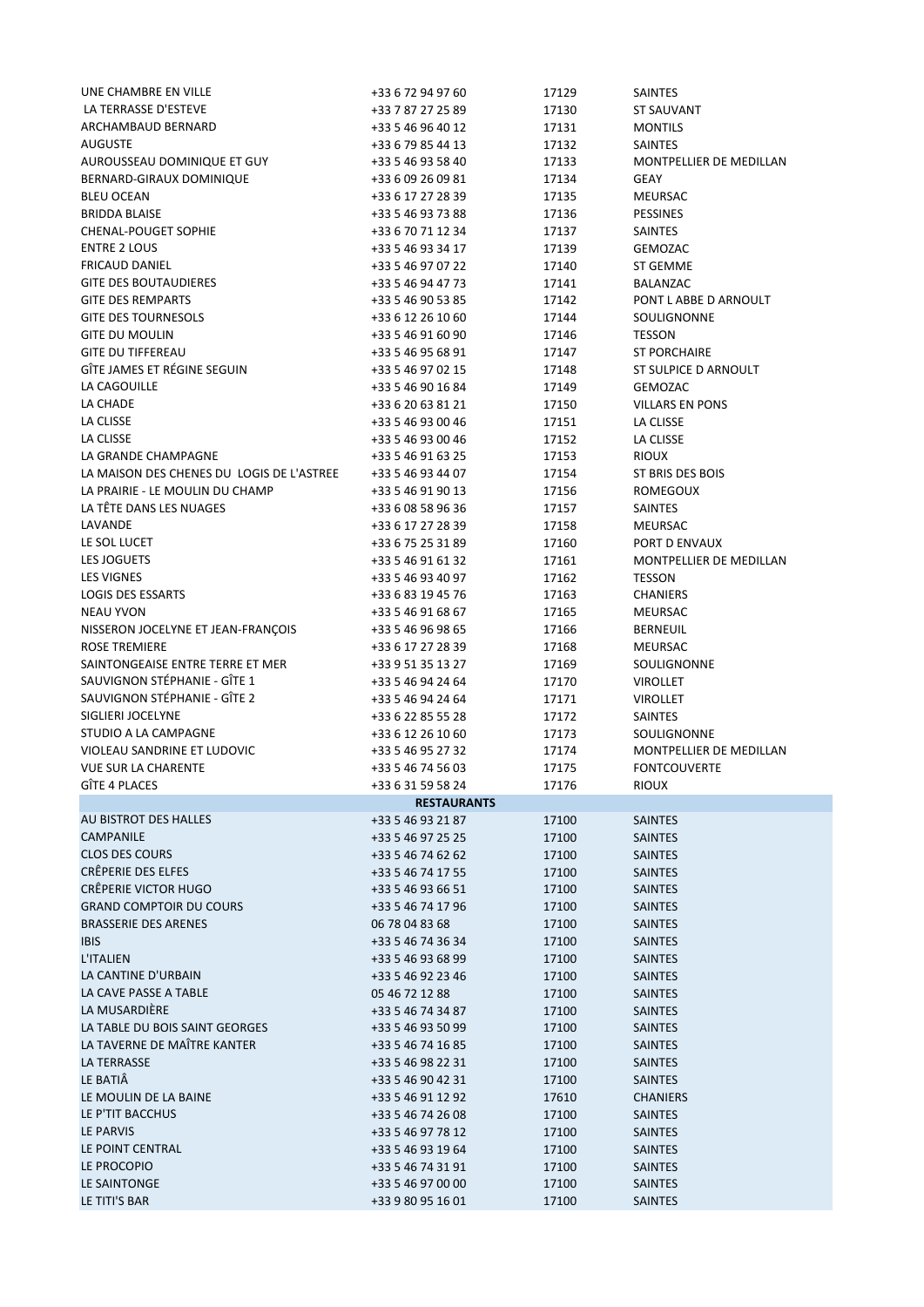| <b>LES ACACIAS</b>                        | +33 5 46 94 72 48          | 17600 | <b>CORME ROYAL</b>      |
|-------------------------------------------|----------------------------|-------|-------------------------|
|                                           |                            |       |                         |
| LES SAVEURS DU MONDE                      | +33 5 46 97 00 00          | 17100 | <b>SAINTES</b>          |
| <b>MAM'ITALY ETC</b>                      | +33 5 46 98 11 48          | 17100 | <b>SAINTES</b>          |
| EASY RIDER PARK DINER AMERICAIN           | +33 5 46 98 76 57          | 17100 | <b>SAINTES</b>          |
| PHILIPPE GAULT RESTAURANT - TRAITEUR      | +33 5 46 93 50 93          | 17100 | <b>SAINTES</b>          |
| <b>SAVEURS DE L'ABBAYE</b>                | +33 5 46 94 17 91          | 17100 | <b>SAINTES</b>          |
| AU COIN DES SAVEURS                       | +33 5 46 93 21 88          | 17100 | <b>SAINTES</b>          |
| AU JARDIN PUBLIC                          | +33 5 46 96 98 87          | 17100 | <b>SAINTES</b>          |
| FERME - AUBERGE DU GRAND GATÉRAT          | +33 5 46 93 76 54          | 17100 | <b>SAINTES</b>          |
| <b>FOUFOOD</b>                            | +33 9 83 74 97 04          | 17100 | <b>SAINTES</b>          |
| L'ADRESSE                                 | +33 5 46 94 51 62          | 17100 | <b>SAINTES</b>          |
| L'AMARYLLIS DE COURCOURY                  | +33 5 46 74 09 91          | 17100 | <b>COURCOURY</b>        |
| L'ENTRACTE                                | +33 5 46 74 47 53          | 17100 | <b>SAINTES</b>          |
|                                           |                            |       |                         |
| L'ESSAOUIRA                               | +33 5 46 94 49 85          | 17250 | <b>ST GEMME</b>         |
| L'INSOLITE                                | +33 5 46 97 70 69          | 17100 | <b>SAINTES</b>          |
| LA BOUCHERIE                              | +33 5 46 74 11 80          | 17100 | <b>SAINTES</b>          |
| LA PATATERIE                              | +33 5 46 92 76 73          | 17100 | <b>SAINTES</b>          |
| LA TABLE DU CHATEAU                       | +33 7 57 63 31 66          | 17600 | <b>PISANY</b>           |
| LA TABLE DU MAROC                         | +33 5 46 74 08 04          | 17100 | <b>SAINTES</b>          |
| LA TRATTORIA                              | +33 5 46 93 10 35          | 17100 | SAINTES                 |
| LE BAKOUA                                 | +33 5 46 94 49 85          | 17250 | <b>ST GEMME</b>         |
| LE DALLAISON                              | +33 5 46 92 08 18          | 17100 | <b>SAINTES</b>          |
| LE LION D'OR                              | +33 5 46 92 34 94          | 17260 | <b>GEMOZAC</b>          |
| LE MANDARIN                               | +33 5 46 93 57 24          | 17100 | <b>SAINTES</b>          |
| LE PARIGOT                                | +33 9 50 64 22 12          | 17100 | <b>SAINTES</b>          |
| LE PASSE SIMPLE                           | +33 5 46 94 70 22          | 17250 | PONT L ABBE D ARNOULT   |
|                                           |                            |       |                         |
| LE PETIT BISTROT                          | +33 5 46 91 56 24          | 17100 | <b>SAINTES</b>          |
| LE RELAIS DE MONTILS                      | +33 5 46 74 13 39          | 17800 | <b>MONTILS</b>          |
| LE WINSTUB                                | +33 5 46 94 49 85          | 17250 | ST GEMME                |
| <b>LES REMPARTS</b>                       | +33 5 46 91 04 12          | 17100 | <b>SAINTES</b>          |
| MC DONALD'S VOIVILLE                      | +33 5 46 93 32 32          | 17100 | SAINTES                 |
| <b>METS PAPILLES</b>                      | +33 5 46 95 58 23          | 17250 | <b>BEURLAY</b>          |
| PIZZERIA LE GRAND BLEU                    | +33 5 46 90 60 60          | 17250 | PONT L ABBE D ARNOULT   |
| POLE RESTAURATION                         | +33 5 46 74 61 48          | 17100 | <b>SAINTES</b>          |
| <b>PUNJAB</b>                             | +33 5 46 93 49 48          | 17100 | <b>SAINTES</b>          |
| RESTAURANT DE L'HÔTEL DU CENTRE           | +33 5 46 94 11 95          | 17100 | <b>SAINTES</b>          |
| RESTAURANT DU DOMAINE DES CHAIS           | +33 5 46 91 05 74          | 17460 | THENAC                  |
| RESTAURANT L'ELOISE                       | +33 5 46 97 12 50          | 17250 | PONT L ABBE D ARNOULT   |
| RESTAURANT LES BUJOLIERS                  | +33 9 81 42 63 61          | 17770 | <b>ST CESAIRE</b>       |
| <b>SUKHOTHAI</b>                          | +33 5 46 91 88 08          | 17100 | <b>SAINTES</b>          |
|                                           |                            |       |                         |
|                                           | <b>PRODUITS DU TERROIR</b> |       |                         |
| <b>CLOS DE NANCREVANT</b>                 | +33 5 46 91 09 34          | 17610 | <b>CHANIERS</b>         |
| <b>COGNAC FOUGERAT FANNY</b>              | +33 5 46 90 55 02          | 17770 | <b>BURIE</b>            |
| DISTILLERIE PAUL BOSSUET                  | +33 5 46 91 51 90          | 17610 | <b>CHANIERS</b>         |
| DOMAINE DE CHATEAU GUYNOT                 | +33 5 46 91 93 71          | 17460 | <b>TESSON</b>           |
| DOMAINE SEGUIN EMMANUEL                   | +33 6 77 69 78 16          | 17800 | <b>ROUFFIAC</b>         |
| EARL BARBOTIN JEAN & OLIVIER              | +33 5 46 96 20 00          | 17120 |                         |
|                                           |                            |       | <b>MEURSAC</b>          |
| <b>FAMILLE VALLEIN TERCINIER</b>          | +33 5 46 92 64 30          | 17460 | CHERMIGNAC              |
| L'ÉCOMUSÉE DU COGNAC                      | +33 5 46 94 91 16          | 17770 | <b>MIGRON</b>           |
| MAISON DE COGNAC GROSPERRIN               | +33 5 46 90 69 03          | 17100 | <b>SAINTES</b>          |
| PINEAU & COGNAC BEGEY ET FILS             | +33 5 46 94 91 76          | 17770 | <b>VILLARS LES BOIS</b> |
| <b>BEGAUD - VISITE</b>                    | +33 5 46 94 95 36          | 17770 | VILLARS LES BOIS        |
| <b>BOC 17 BIERE ORIGINALE CHARENTAISE</b> | +33 5 46 93 05 79          | 17250 | PONT L ABBE D ARNOULT   |
| <b>EARL ROUSTEAU</b>                      | +33 5 46 94 72 57          | 17600 | <b>CORME ROYAL</b>      |
| <b>FAMILLE NÉGRIER</b>                    | +33 5 46 93 59 89          | 17460 | <b>BERNEUIL</b>         |
| LA FERME DE L'ORÉE                        | +33 6 12 56 50 89          | 17600 | THEZAC                  |
| PINEAU COGNAC VIN BUREAU                  | +33 5 46 96 46 77          | 17800 | <b>MONTILS</b>          |
| <b>PUY GAUDIN</b>                         | +33 5 46 90 79 81          | 17260 | GEMOZAC                 |
| <b>VIGNOBLE RAFFIN</b>                    | +33 5 46 93 26 58          | 17100 | <b>FONTCOUVERTE</b>     |
|                                           | <b>TRANSPORTS ET TAXIS</b> |       |                         |
| <b>ABBAYE TAXIS SAINTAIS</b>              | +33 5 46 74 24 24          | 17100 | <b>SAINTES</b>          |
| <b>BALADE EN ANCIENNE</b>                 | +33 6 80 12 35 77          | 17810 | ST GEORGES DES COTEAUX  |
| CHAUFFEUR PRIVÉ                           | +33 6 37 44 57 48          | 17100 | <b>SAINTES</b>          |
| CHAUFFEUR PRIVÉ LES CARDINAUX             |                            |       |                         |
|                                           | +33 6 50 41 05 04          | 17100 | SAINTES                 |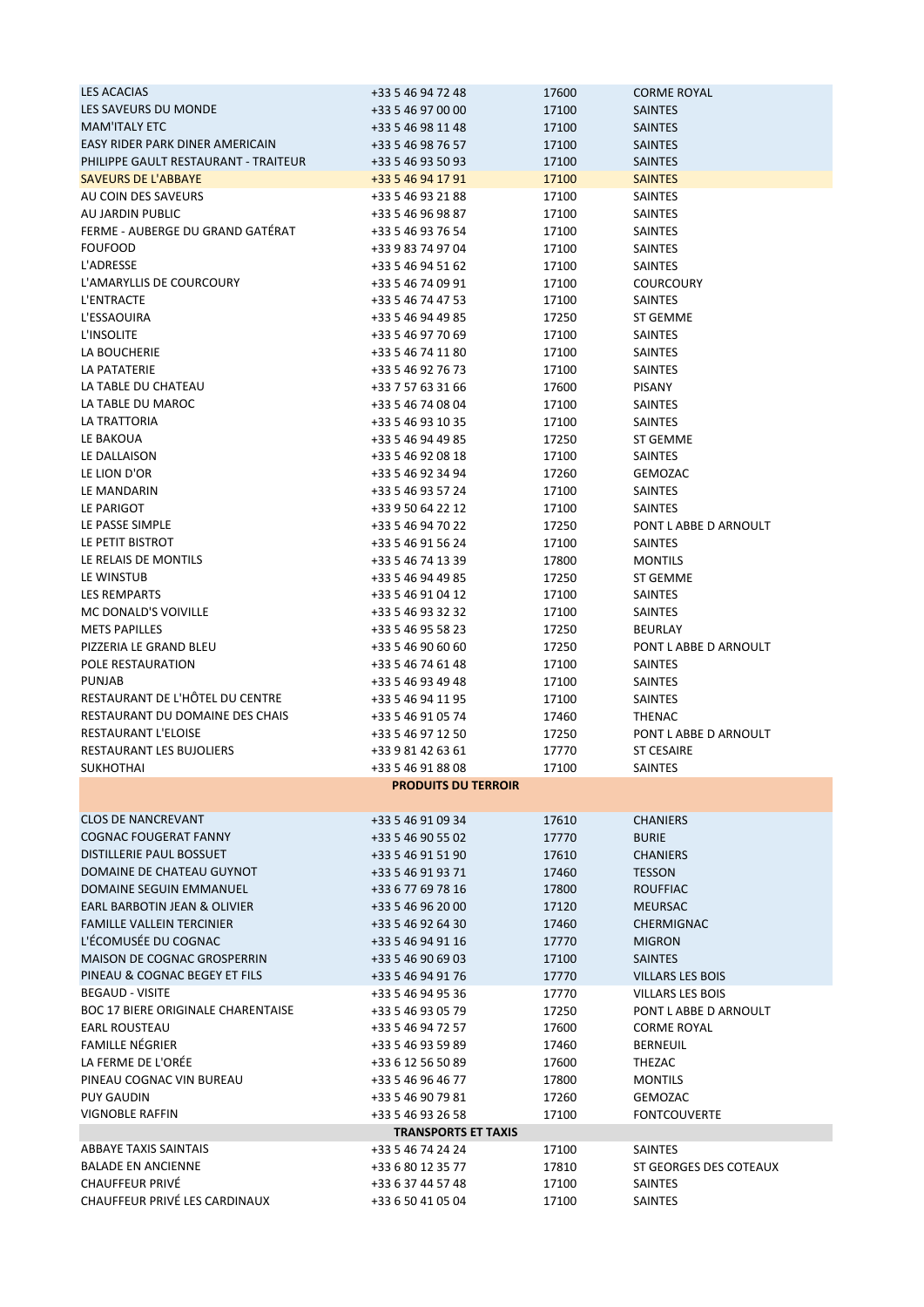| <b>MAUTRAY SONIA TAXI</b>                                       | +33 6 24 67 84 01                      | 17810          | ST GEORGES DES COTEAUX            |
|-----------------------------------------------------------------|----------------------------------------|----------------|-----------------------------------|
| ROOS TAXIS                                                      | +33 5 46 91 15 15                      | 17100          | <b>SAINTES</b>                    |
| <b>TAXI GRENON ROGER</b>                                        | +33 6 07 35 09 62                      | 17100          | SAINTES                           |
| <b>TAXI ROY</b>                                                 | +33 6 81 48 27 11                      | 17100          | SAINTES                           |
| TRANSPORTS AUNIS SAINTONGE                                      | +33 5 46 97 52 03                      | 17100          | SAINTES                           |
| <b>TRANSPORTS URBAINS BUSS</b>                                  | +33 8 00 17 10 17                      | 17100          | <b>SAINTES</b>                    |
|                                                                 | SITES ET ACTIVITES DE LOISIRS          |                |                                   |
| MADELEINE ET BERGAMOTE                                          | 09 81 12 83 32                         | 17100          | <b>SAINTES</b>                    |
| Q PARK                                                          | 05 46 95 96 59                         | 17100          | <b>SAINTES</b>                    |
| <b>GALERIE VICTOR HUGO</b>                                      | 05 46 93 55 77                         | 17100          | <b>SAINTES</b>                    |
| LE COMPTOIR DES DELICES                                         | 05 46 91 42 04                         | 17100          | <b>SAINTES</b>                    |
| LA VIE CLAIRE - Les jardins d'Eugenie                           | 05 46 93 79 96                         | 17100          | <b>SAINTES</b>                    |
| SAVONNERIE BULLES ET COQUELICOTS                                | 06 03 81 16 65                         | 17610          | <b>CHANIERS</b>                   |
| L'ARTELIER DE JOCE                                              | 06 31 63 40 22                         | 17250          | SAINT-PORCHAIRE                   |
| AERO-CLUB DE SAINTES<br>PETIT TRAIN TOURISTIQUE                 | +33 5 46 93 08 97<br>05 46 74 23 82    | 17460          | <b>THENAC</b><br><b>SAINTES</b>   |
| AQUARELLE, CENTRE AQUATIQUE DE SAINTES                          | +33 5 46 92 35 05                      | 17100<br>17100 | <b>SAINTES</b>                    |
| BALADES À BORD DE LA GABARE                                     | +33 5 46 74 23 82                      | 17100          | <b>SAINTES</b>                    |
| CROISIÈRES FLUVIALES "LE BERNARD PALISSY III" LES               |                                        |                |                                   |
| <b>CROISIÈRES CHARENTAISES</b>                                  | +33 5 46 96 17 17                      | 17100          | <b>SAINTES</b>                    |
| <b>EASY RIDER PARK</b>                                          | +33 5 46 98 76 57                      | 17100          | <b>SAINTES</b>                    |
| GOLF DE SAINTES LOUIS ROUYER-GUILLET                            | +33 5 46 74 27 61                      | 17100          | <b>FONTCOUVERTE</b>               |
| <b>KARTING DE SAINTES</b>                                       | +33 6 15 35 73 54                      | 17100          | <b>LES GONDS</b>                  |
| LE CARROUSEL MUSICAL                                            | +33 5 46 97 48 48                      | 17100          | <b>SAINTES</b>                    |
| LE CHAIS ROYAL CABARET MUSIC-HALL                               | +33 5 46 91 05 74                      | 17460          | <b>THENAC</b>                     |
| LES ÂNES DE LA RÊVERIE                                          | +33 6 75 79 40 94                      | 17770          | <b>ST CESAIRE</b>                 |
| <b>LES CANOTIERS</b>                                            | +33 5 46 92 17 50                      | 17350          | PORT D ENVAUX                     |
|                                                                 |                                        |                |                                   |
| LOCATION DE BATEAUX ÉLECTRIQUES : LES E-BOATS +33 5 46 74 23 82 |                                        | 17100          | SAINTES                           |
| <b>PALÉOSITE</b>                                                | +33 5 46 97 90 90                      | 17770          | <b>ST CESAIRE</b>                 |
| PARC AVENTURE DE FONTDOUCE                                      | +33 5 46 74 77 08                      | 17770          | ST BRIS DES BOIS                  |
| PISCINE DE SAINT - CÉSAIRE                                      | +33 5 46 91 53 29                      | 17770          | <b>ST CESAIRE</b>                 |
| TERRA AVENTURA, UNE CHASSE AUX TRÉSORS                          |                                        |                |                                   |
| SURPRENANTE !                                                   | +33 5 46 74 23 82                      | 17100          | <b>SAINTES</b>                    |
| VÉLORAIL DE SAINTONGE                                           | +33 5 46 74 23 95                      | 17260          | ST ANDRE DE LIDON                 |
| ABBAYE AUX DAMES, LA CITÉ MUSICALE                              | +33 5 46 97 48 48                      | 17100          | <b>SAINTES</b>                    |
| <b>ABBAYE DE FONTDOUCE</b>                                      | +33 5 46 74 77 08                      | 17770          | ST BRIS DES BOIS                  |
| AMPHITHÉÂTRE GALLO-ROMAIN                                       | +33 5 46 97 73 85                      | 17100          | <b>SAINTES</b>                    |
| <b>ABBAYE DE TRIZAY</b>                                         | 05 46 82 34 25                         | 17250          | <b>TRIZAY</b>                     |
| CHÂTEAU DE CRAZANNES                                            | +33 5 46 90 15 94                      | 17350          | <b>CRAZANNES</b>                  |
| CHÂTEAU DE LA ROCHE COURBON                                     | +33 5 46 95 60 10                      | 17250          | <b>ST PORCHAIRE</b>               |
| <b>LES LAPIDIALES</b><br>MUSÉE ARCHÉOLOGIQUE                    | +33 6 76 82 11 02                      | 17350          | PORT D ENVAUX                     |
| MUSÉE DE L'ÉCHEVINAGE                                           | +33 5 46 74 20 97                      | 17100          | <b>SAINTES</b>                    |
| MUSÉE DE LA PÊCHE AUX LIGNES ET AUX ENGINS                      | +33 5 46 93 52 39<br>+33 6 08 82 00 49 | 17100          | <b>SAINTES</b>                    |
| MUSÉE DUPUY-MESTREAU                                            | +33 5 46 93 36 71                      | 17610<br>17100 | <b>CHANIERS</b><br><b>SAINTES</b> |
| MUSÉE SAINTONGEAIS                                              | +33 5 46 93 67 09                      | 17100          | <b>SAINTES</b>                    |
| CHÂTEAU DE PANLOY                                               | +33 5 46 91 73 23                      | 17350          | PORT D ENVAUX                     |
| <b>ATELIER RENE RENAUD</b>                                      | 05 46 91 50 60                         | 17100          | LA CHAPELLE DES POTS              |
| <b>VIN D'ICI ET D'AILLEURS</b>                                  | 06 42 04 92 45                         | 17250          | <b>BEURLAY</b>                    |
| AMUZ ET VOUS                                                    | +33 8 11 26 26 36                      | 17100          | <b>SAINTES</b>                    |
| <b>BALADE EN ANCIENNE</b>                                       | +33 6 80 12 35 77                      | 17810          | ST GEORGES DES COTEAUX            |
| CASTLE GAME - L'ESCAPE GAME DU CHATEAU DE LA                    |                                        |                |                                   |
| ROCHE COURBON                                                   | +33 5 46 95 60 10                      | 17250          | <b>ST PORCHAIRE</b>               |
| <b>COMPLEXE SAINTES VEGAS</b>                                   | +33 5 46 97 00 00                      | 17100          | <b>SAINTES</b>                    |
| <b>CYCLOTOURISME PONTOIS</b>                                    | +33 5 46 91 90 24                      | 17460          | <b>TESSON</b>                     |
| FERME ÉQUESTRE DU VAL DE SEUGNE                                 | +33 5 46 96 31 71                      | 17800          | <b>MONTILS</b>                    |
| LA FERME DE MAGNE - PARC AUX ANIMAUX                            | +33 5 46 94 70 33                      | 17250          | ST GEMME                          |
| LE CHÂTEAU DE LA ROCHE COURBON - CASTLE                         |                                        |                |                                   |
| <b>GAME - ESCAPE GAME</b>                                       | +33 5 46 95 60 10                      | 17250          | ST PORCHAIRE                      |
| LE JARDIN PUBLIC                                                | +33 5 46 92 59 50                      | 17100          | <b>SAINTES</b>                    |
| LOCATION DE CANOËS                                              | +33 5 46 74 01 66                      | 17100          | <b>SAINTES</b>                    |
| MINI-GOLF                                                       | +33 5 46 91 91 92                      | 17120          | <b>MEURSAC</b>                    |
| PAVILLON CHARENTE                                               | +33 5 46 37 11 31                      | 17350          | PORT D ENVAUX                     |
| PISCICULTURE ST CÉSAIRE                                         | +33 5 46 91 55 80                      | 17770          | ST CESAIRE                        |